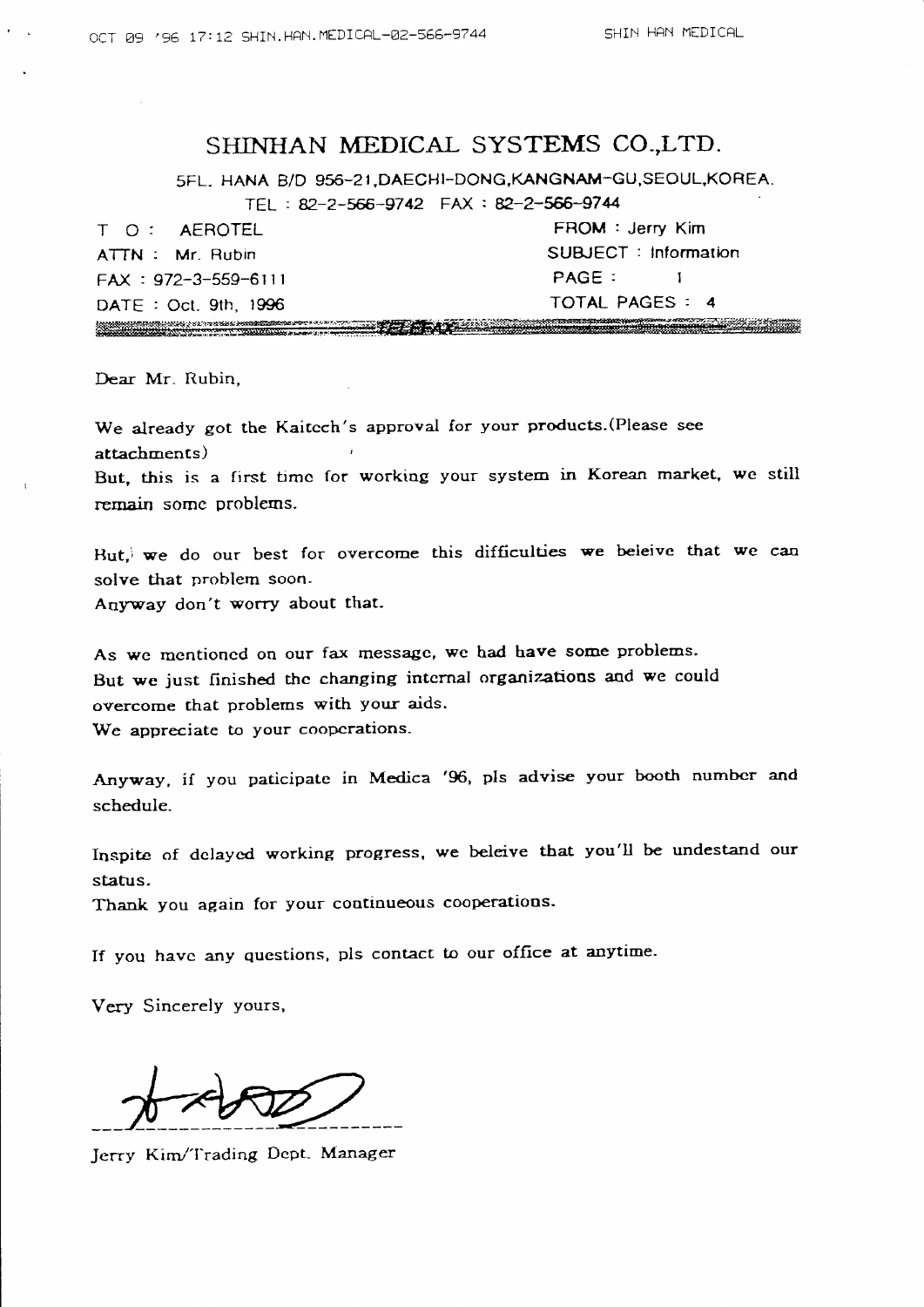SHIN HAN MEDICAL

기준 및 시험방법검토확인서 겁수 번호 : 366 - 0462 신 청 업 체 : 신한의료기기 (주) 주 소 : 서울시 강남구 대치등 956-7 대표 자 : 김 인규 / 제 조 회 사 : AEROTEL LTD. 제 조 국 : 이스라엘 품 명 : 심전계 명 : HEARTVIEW P-12 형 상기신청품목에 대한 기준 및 시험 방법을 겪토한 바 저합함을 확인함. 첨 부 : 기 준 및 시 험 방 법 1 부 (14 매) 1996년 6월 19일 생산기술연구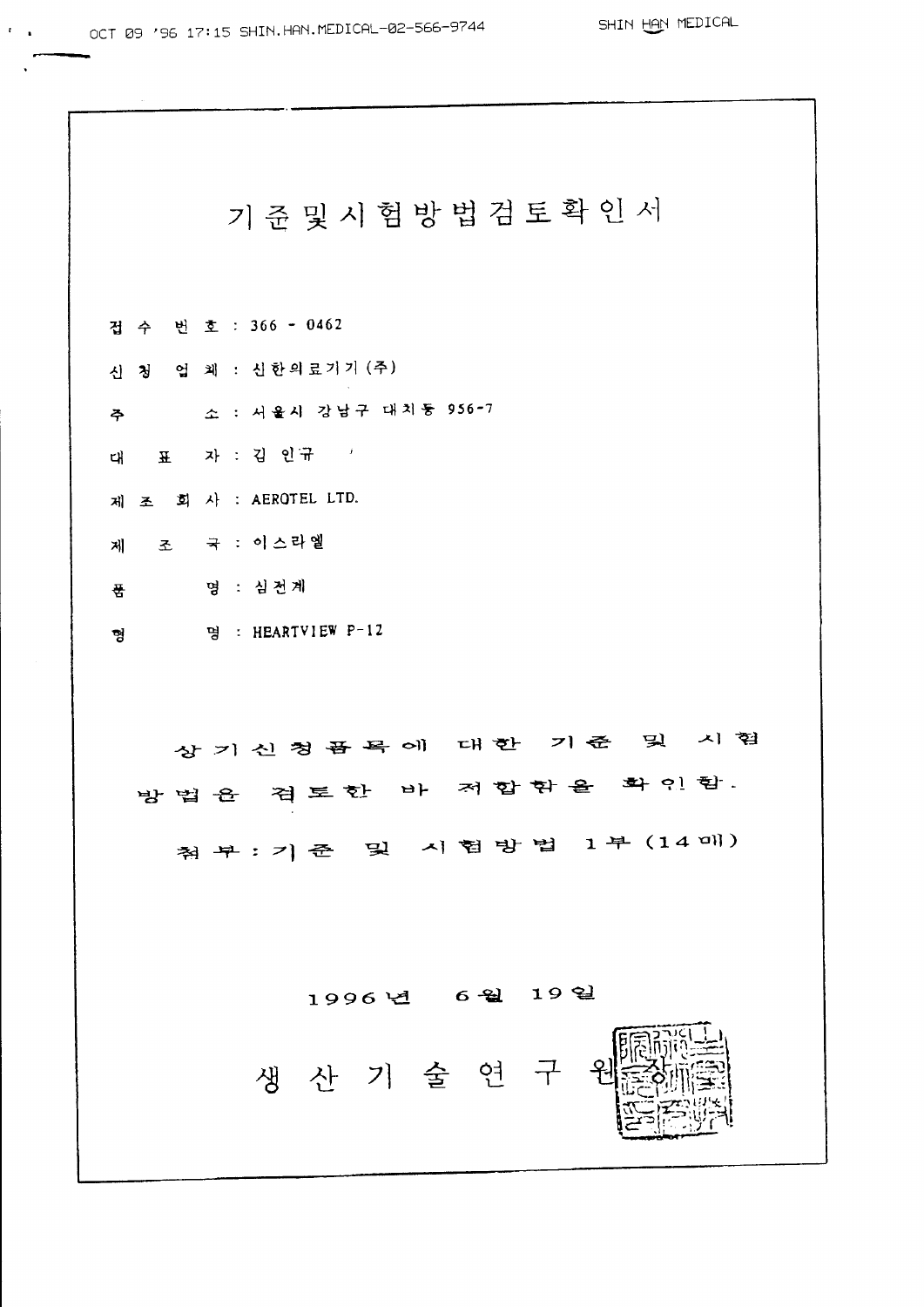기준빛시험방법검토확인서 겁수 번호 : 366 - 0463 신 청 업 체 : 신한의료기기 (주) 주 소 : 서울시 강남구 대치등 956-7 데 표 자 : 김 인규 ' 제 조 회 사 : AEROTEL LTD. 제 조 국 : 이스라엘 품 명 : 심진계 형 명 : HEARTVIEW P-8  $\sim$   $\sim$ 상 기 신 칭 쮸 목 에 대 한 기 준 및 시 협 망법을 검토한 바 적합함을 확인함. 칩 ポ : 기 좊 및 시 헌 방 법 1 부 (13 매) 1996년 6월 19일 생산기술연구 윔

 $\mathbf{f}(\mathbf{r},\mathbf{r})$  ,  $\mathbf{f}(\mathbf{r},\mathbf{r})$